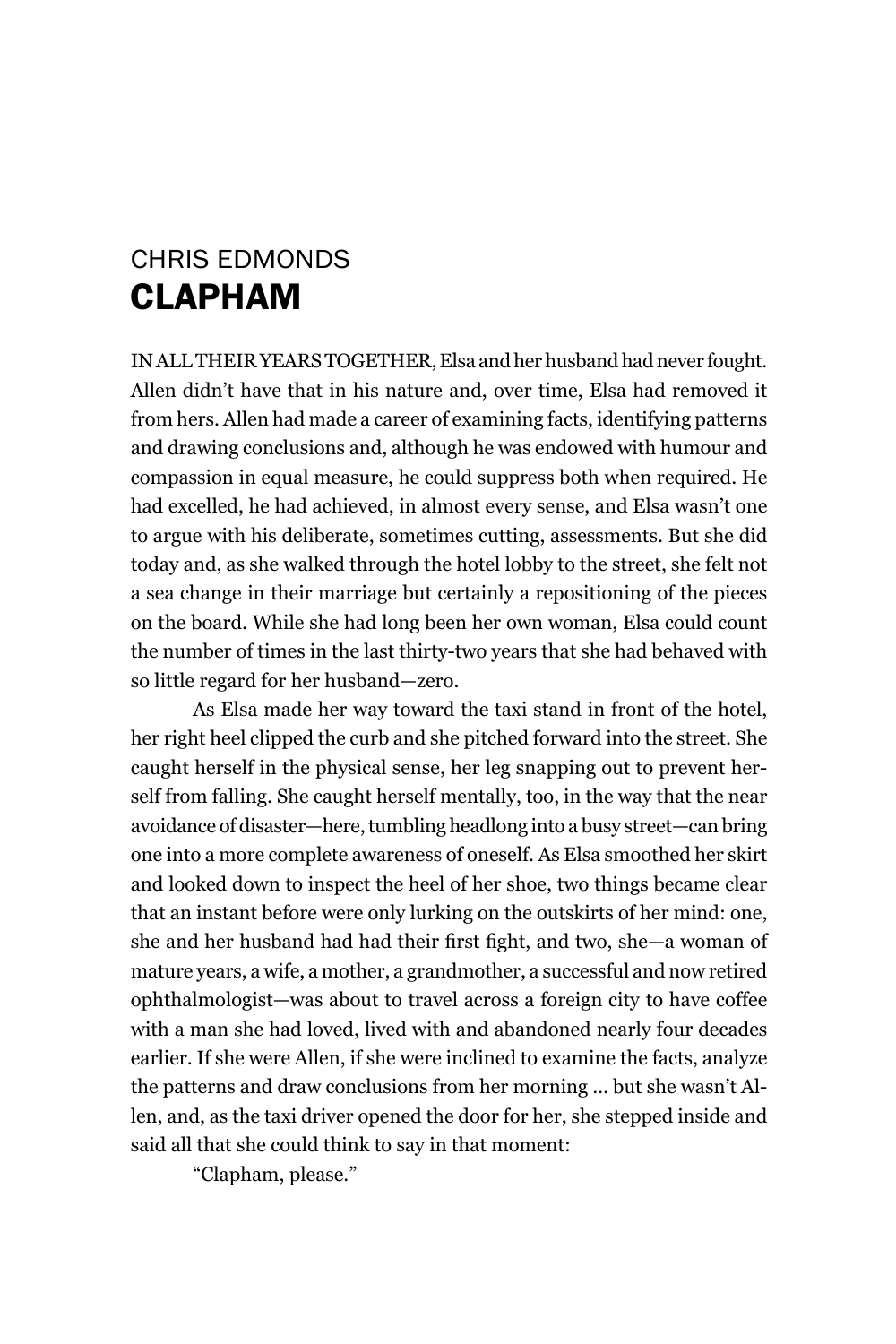Day had broken through fog and chill, as it so often does here in fall. Where on certain days in July or August the heat could swirl at dawn and the humidity could set a person to sweating by breakfast, an autumn day follows a more palatable progression of cool to warm to cool. Elsa was pleased to have found it in London as she remembered. After years of living in a place that knew only the heat of high summer, she breathed once again with pleasure the city's cool air. She pulled her sweater across her shoulders as the taxi raced south from Mayfair to the river and on to a section of the city usually reserved for the recently graduated and the boisterous: not, perhaps, for a pair of one-time lovers now in their sixties. But it all seemed luxurious that morning, the day growing into itself, the taxi across Vauxhall Bridge, the Thames beneath her washing along its banks, dividing a city in its quest to reach the sea.

Elsa's younger self would have waited for a bus or run to the nearest underground station, sprinting always the final steps to the platform for fear of missing a just-departing train. But she had grown not only older but also wealthier through Allen's logic and her own endeavours, a practice of her own, built up over years of hard work and then sold to a doctor in his early thirties, an age better suited for the running of a business. In London now, she and Allen were starting the grand tour they had discussed from the time they were fledgling husband and wife. They were eating at the restaurants where they'd long hoped to dine, buying tickets to West End shows they'd sworn to see, and having left their grown children behind in America, they were also reacquainting themselves with one another, the decades of work and parenting changing now into years of quiet retirement spent in each other's company.

And in this new beginning, they had fought, and Elsa had left in a taxi to meet Max. The meeting was not in response to the fight, but rather the source of it, with Elsa and Allen taking the obvious sides in such an exchange. Only they were, for Elsa and Allen, not obvious sides. In their marriage they had not borne jealousies, and they had not stood in each other's way. But this morning they had done both, and Elsa left and did so with two pangs in her heart: that of wounding Allen, who for more than three decades had given her no cause to do so, and that of pursuing of a past lover.

"What is the point of this?" Allen asked as Elsa gathered her sweater and handbag and strode to the door of their room. "What is the point?"

"I can't say," Elsa said.

"You hope to reconcile with this man?"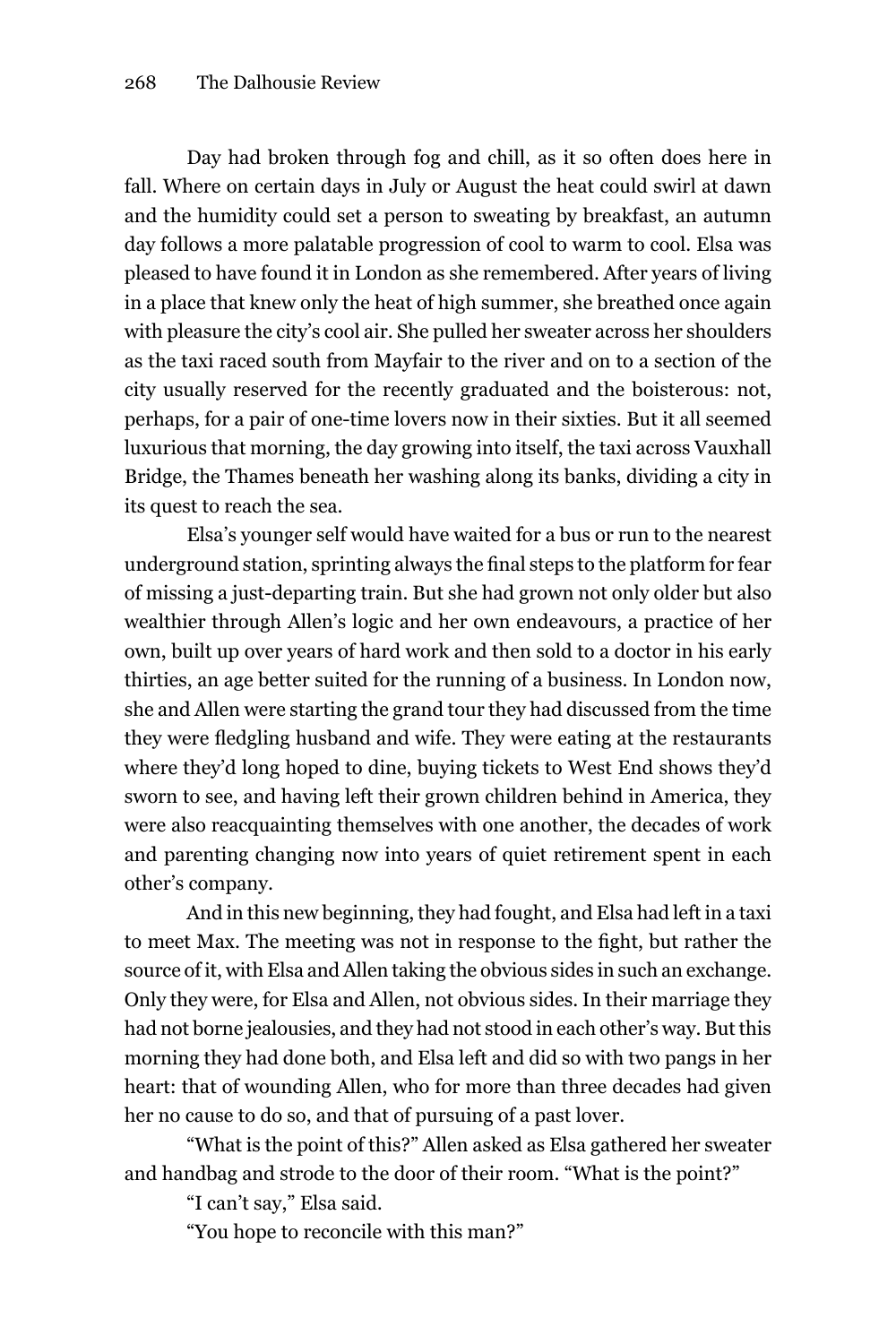"I can't say that, either."

What she couldn't say was what she believed: that one does not make amends at so great a remove in time, but one may, she hoped, make something, if only—keen as she was to disguise it—to assuage her long-held sadness. It was a sadness that had become evident that summer when Max turned up as a guest at Allen's retirement party. Allen and Max had, as it happened, been business associates for more than twenty years. They had not had direct contact, which is why Elsa had not known of their relationship. They operated through intermediaries, but the one had benefited from the other, and each, in his way, had grown independent with wealth. Elsa would have expected her husband to be content at having reached such a station in life, yet Allen had shown himself something different entirely that morning in their hotel room. As the taxi crossed over the Thames, she put her husband to one side. She loved Allen, but she was going—purposefully—against his wishes in order to follow her own, to a bistro she'd been invited to, for a coffee with someone she used to know. It seemed as it should that it had taken only a brief encounter that summer evening several months before for Elsa to arrange to meet Max in London. He asked, she agreed, and then they went off on their separate ways into the humid night air. A plan had been laid, but Elsa knew it was too much to say that a plot had been hatched.

"Tell me again how it was," Max said, leaning against the dark wood of the high-backed bench. "Please, tell me again. It has been many years, and my memory is not what it once was."

He was, she noticed at once, quieter than she had expected. She had missed that at the party. She had, she saw now, missed much about Max. Life had not so much subdued him as had allowed him to retreat to a place where reservation could be considered a kind of close attention rather than a lack of interest. So with his manner, as with his appearance: the silver streak of hair, the creased skin around alert eyes, the refined comfort of a well-made and now well-worn blazer. He was not the man Elsa had abandoned, but neither was he now the man Elsa would have stayed for, and so was soothed the third pang in her heart: that she might not wish to return to Allen.

"Let me try," Elsa said, as she leaned closer to the small table, the response to Max's withdrawal from it. "But I can tell you it's not my job to look back through the years for two people. Doing so for one is hard enough."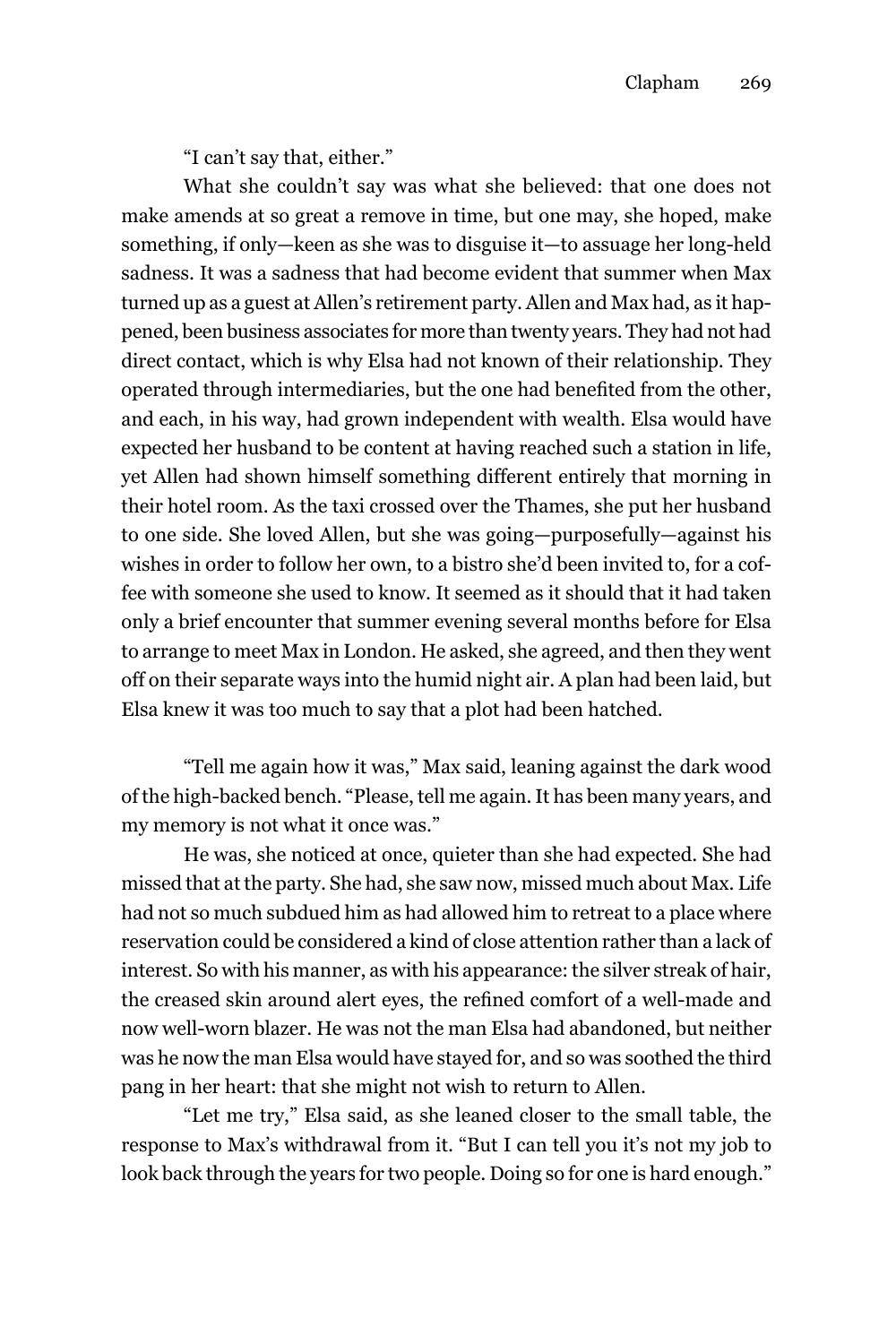John had left several weeks before, a rain-streaked morning the same as this. He said he was tired of everything in the East and needed to go back home, back to Iowa, where, he said, the world was recognizable and more easily navigated. He left in the way he had arrived almost a year before, in a flashflood of displacement, of dirty dishes and dirty clothes, scattered papers and books, a general disrupting of established order.

"Not now, Constance, not now," Elsa said as she picked her way across the bedroom, shooing away the cat that John insisted on getting the spring before. "Our own mousetrap," he had said when he walked through the door with Constance in a shoebox. He picked the name. He said it gave the mewling kitten purpose. "Just wait," John had said, but Constance, despite all manner of encouragement, had yet to kill a mouse, and if her name rang true at all, it was in her unyielding search for affection.

"Not now: I'm serious," Elsa said as she put the kettle on the stove and set about starting her day.

It hadn't been like this when she first came here. It had been winter giving way to spring then. The trees and the flowers and the gardens along Main Street and throughout the city were in bloom, at odds with a typical New England March. The blooming gave the impression that, however beautiful the city may have been then, more beauty was to come in the months ahead. "This is where I'll live," Elsa had thought, feeling the city's potential fill her, as she maneuvered her car into the small parking area behind the apartment building on Hines Street, *her* apartment building on Hines Street. She couldn't imagine John in the apartment then. She hadn't met him and wouldn't for two years, but when she picked up Constance after having her tea that morning, it was impossible for her to see John anywhere but here. The apartment had molded to him, as he had to it, and now his presence lingered—her sheets rumpled as though he had slept there the night before, his auburn strands threading through her hairbrush. The apartment bore his stamp intrinsically, but Elsa was late again for class and there was no time for John.

And there would not be time for John later, not after that bus ride in the rain, her green wool coat speckled with raindrop remnants, a man she didn't know following her off the bus at the stop outside the medical school building, a man asking to go along with her, a man she would invite to her apartment and a man who, within days, would help her move into his. Max wasn't Elsa's great love. He wasn't her first love. He was something all together different, a man for whom one changes one's mind, for whom one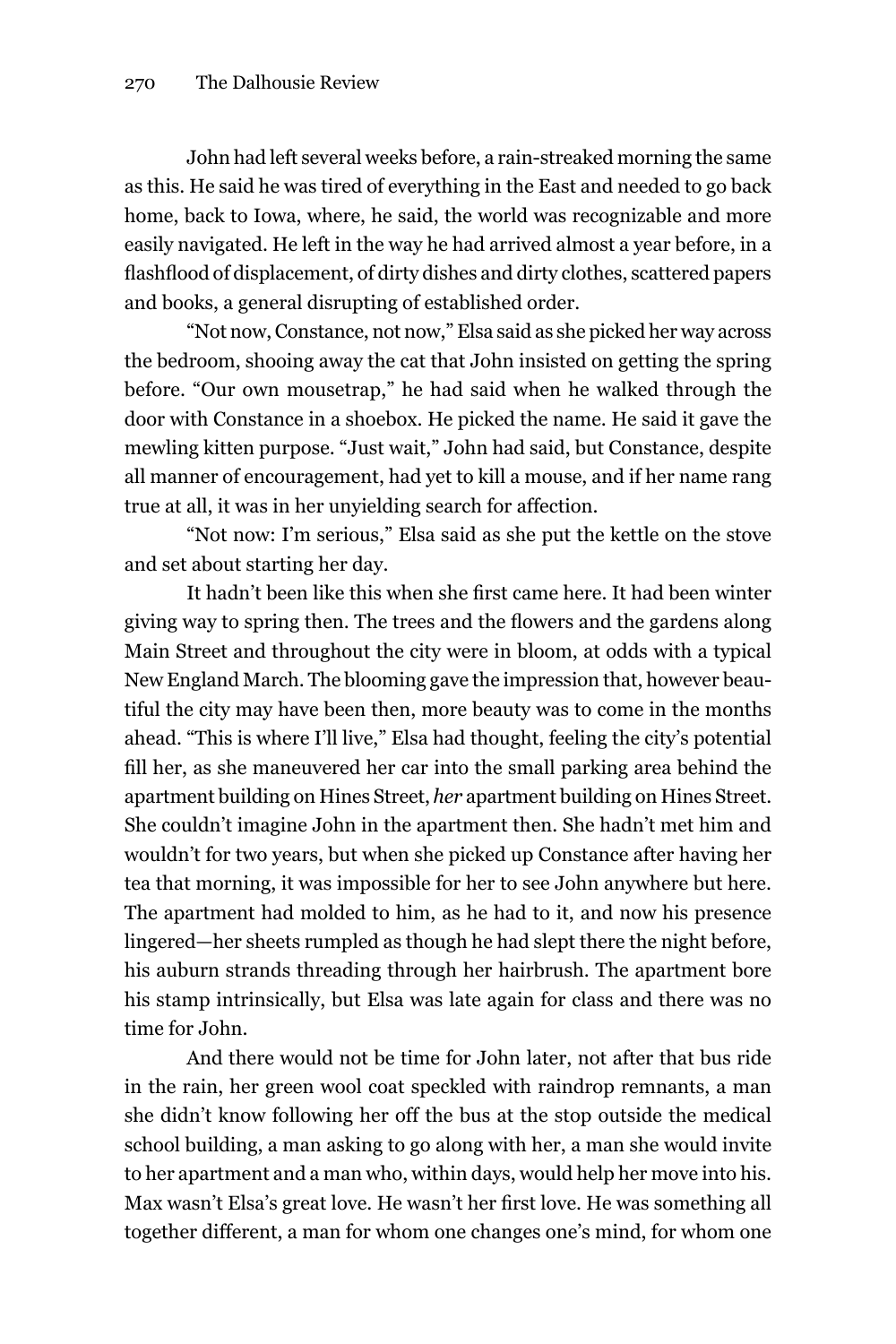changes the direction of one's life. Max was palpable in that way in the rain that morning. He, too, was a flashflood.

"I'm not quite sure what I'm supposed to do with this," Elsa said.

The waiter had come and gone and returned with *café boules*, handleless, swimming pool-sized coffees for the two of them.

"Should I bathe in it?"

"It's something," Max said, clearing his throat or stifling a cough, "that's better drunk than washed in, but if you're inclined, I won't stop you."

He blew across the top of his coffee, a smile on his mouth as he did so, a welcome moment of levity in the early going of their meeting. There was an obvious disconnect between the story Elsa was reciting and the story she remembered, so much was clear to Max, but he meant what he had said: his memory was failing, and it was enough to hear a version of their story regardless of its relation to the truth.

"My daughter brought me here," Max said. "It was two months ago, not long after I arrived for what's become an extended visit."

"You have a daughter?" Elsa asked.

"There are moments when the fact still surprises me, but, yes, I do. Margaret's here studying political economy—an area I confess to know nothing about, it combining the two subjects in which I have the least interest. It was her mother who encouraged her, I assure you."

"And, yet, you've come and stayed here."

"Of course. Margaret is my only, and besides, why not spend the autumn here? You seem to be doing the same."

"For a while, at least. We leave for Paris next week. Then to Bruges, Amsterdam, Berlin, Prague, Vienna, and after that, well, I can't remember. To hear myself say that … I don't know. It sounds so tedious."

"I told Margaret she should have gone to Paris. She's smart enough for the Sorbonne, and you know what she's gone and done here? Fallen in love with a poet. A poet. In London. I've told her this is the wrong city for that. Fall in love with a poet in Paris. Here, a musician or an actor maybe, but not a poet. But it's true, she is in love, and there's no arguing with that."

"And you're here to keep an eye on her, to vet this poet-lover?" "Not exactly."

"Well, you certainly haven't come to swim in bowls of coffee." "No, not that either."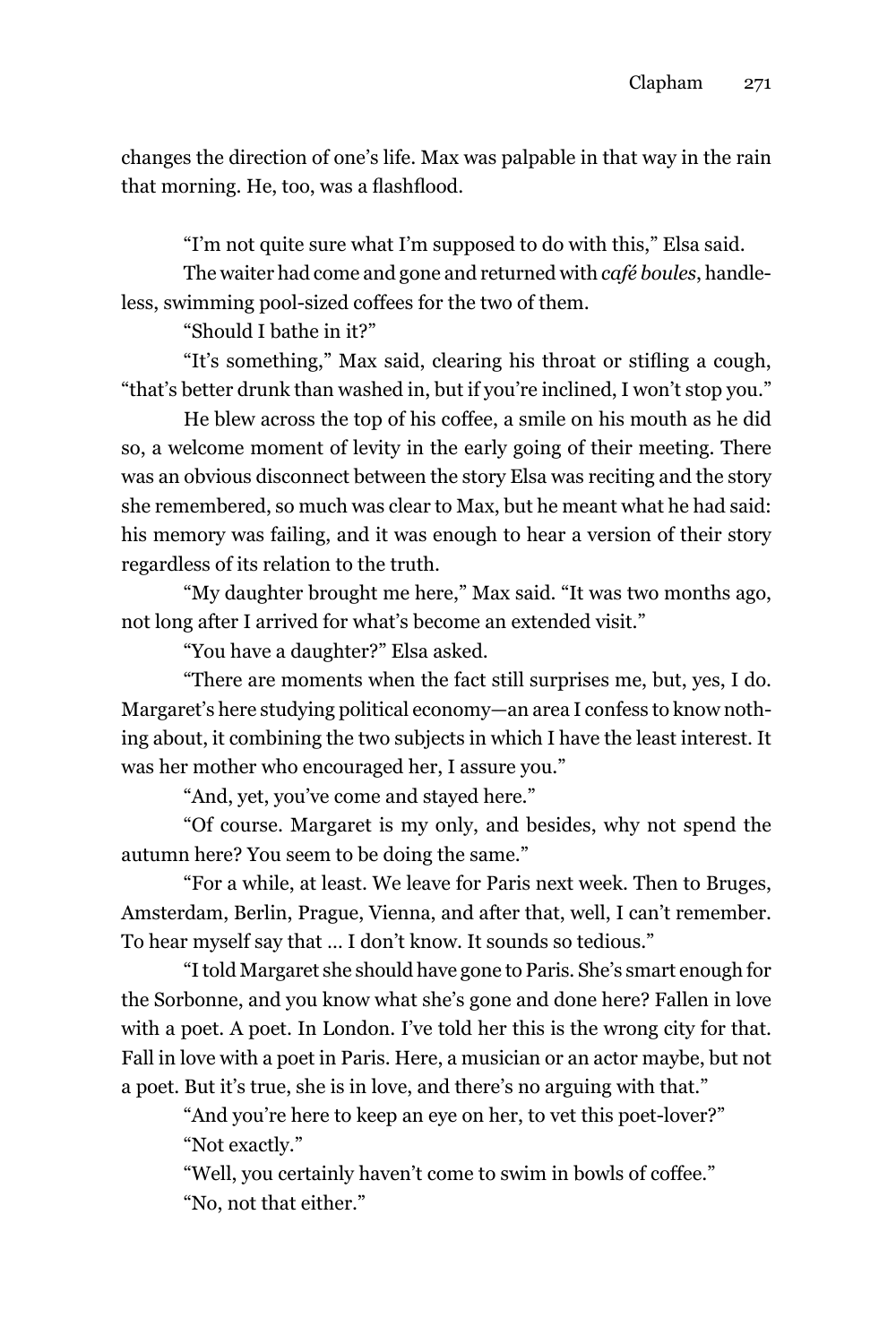"Then why?"

"I'm not quite sure. But I am—well, *we* are—getting older. No, that's too soft: I am—*we* are—old. There can be no debating this. And if I cannot spend an autumn in London, then what can I do?"

Max arrived out of the rain more than in it. The rain had intensified in the time it had taken Elsa to get from her apartment to the bus stop two blocks east. The rain fell harder still as the bus crept toward her stop, but inside, in her seat beside the window, all was dry apart from the streaks of water on coats and along the floor. But that rain had settled in. It was a presence, not falling, and in that way, required nothing. No complaint, no stray thought, no worry. There was a woman in the seat in front of Elsa reading a paperback novel. When Max boarded the bus, water fell from his coat onto the woman's open page.

"I'm sorry," he said.

"Oh, my dear," the woman said. "It's nothing at all. I've been crying right through this one. What's one more drop?"

Later, Elsa would remember that the first words she heard Max speak were an apology. He lived in debt, she thought when she was in her forties and took her children on a drive along Hines Street, telling them about her past—portions of it, at least. She was reminding herself of herself, rather than showing her children something of their mother. She had not told them about Max, but she imagined him—imagined the two of them—for an instant, and it was raining in her memory. She had been entering a new age then, too.

Max passed her and took a seat toward the rear of the bus. In truth, Elsa hardly noticed him. She sensed him as motion: the stopping of the bus, the walking of a stranger down the centre aisle, the sound of his steps progressing toward and then beyond her, the bus wheels turning again, a body settling into a hard plastic seat, the bus stopping again, Elsa rising and leaving, a person behind her, the sharp edge of the falling rain as she left the bus behind.

"I don't know where you're going, but I'd like to go with you," he said. Elsa had not turned around and already he was speaking to her.

"I'm not sure that's possible."

"Why not?"

"For one," she said, "I have no idea who you are."

"I'm Max." He held out his hand. "And now you'll have to tell me your name."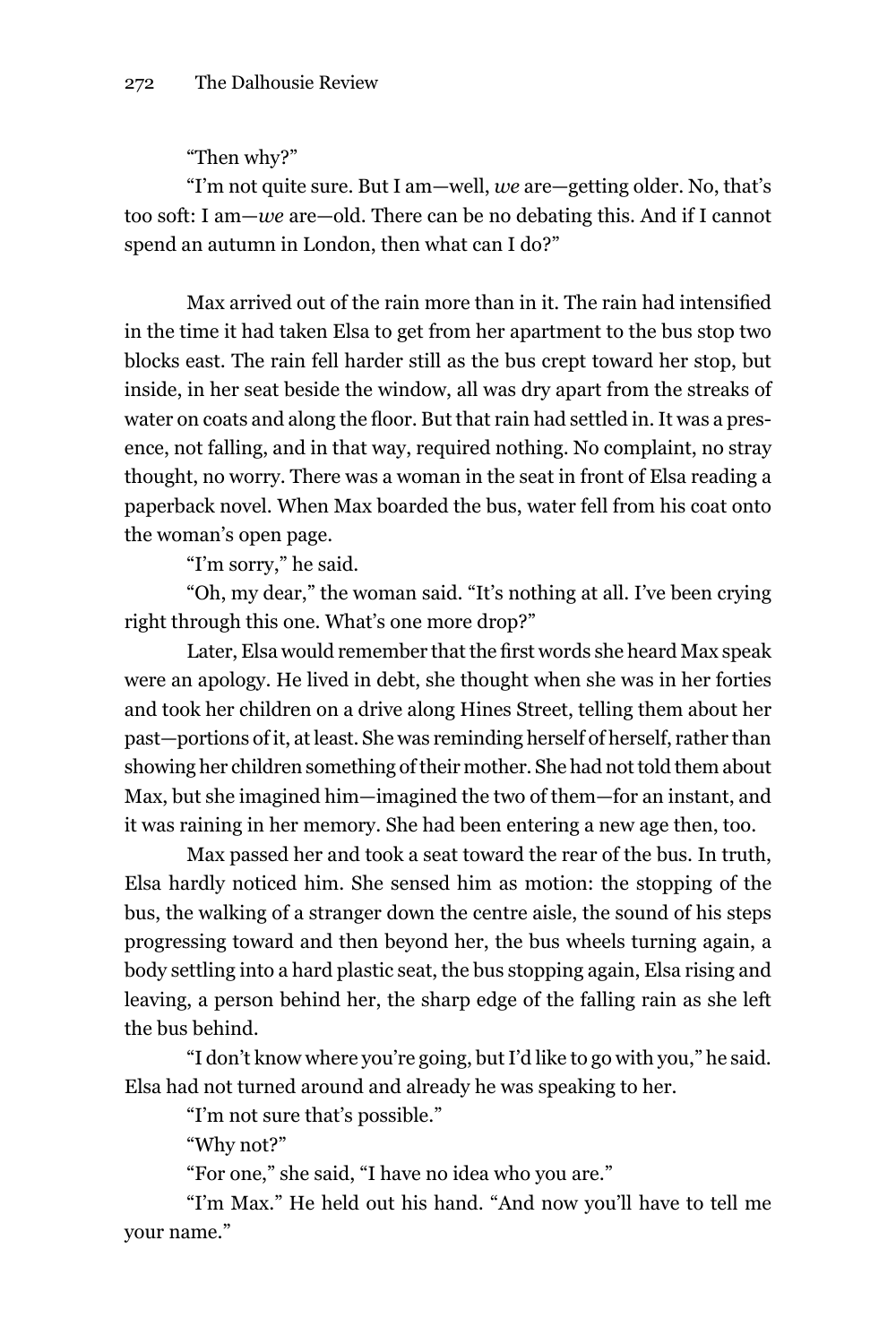She knew she didn't have to do anything. She didn't have to respond, nor did she have to stop walking toward the medical school building and to the lecture hall where Professor Tamlin soon would begin speaking. She didn't have to. She chose to.

"Elsa. My name is Elsa."

"El. Sa." He spoke as though testing the sound of her name in his mouth, as though there were a way to say it to keep it safe, to keep it from breaking, to keep from losing it, as though a name could be lost the way one might lose one's keys or wallet, except that losing a name would mean losing it forever.

"Well, nice as this has been, I need to be getting inside."

"Of course," Max said. "It's just that I was hoping that wouldn't be the case."

And in that moment, the best-laid plans crumbled. Elsa changed course, and Max came along with her. She with him, as well, and when Professor Tamlin would have been ending his lecture, Elsa found herself arched-back and shuddering through the tail end of what turned out to be a long overdue orgasm.

"Margaret and I were here about two weeks ago with Vincent, the poet-lover, when a woman sitting just over there snapped her fingers at a waiter and called out, 'Garçon! Oh, garçon!' The waiter, of course, ignored her, such was the woman's rudeness—really, who speaks that way?—so she snapped again and again called out for him in a sing-song voice. 'Garçon, maintenant! Maintenant, garçon!' Still he ignored her, and after snapping and calling a third unanswered time, the woman swept her place-setting off the table, the food making a mess on the floor, the dishes and glass breaking and all that, and she looked at the waiter and said in this put-on Southern drawl, 'Now, boy, you'll have to come to me.'"

"And what happened then?"

"Nothing, actually. The waiter left her alone, and she sat surrounded by her mess. After a while, after all the other customers had been attended to, the waiter walked over, handed her the bill and asked her to pay the barman on the way out."

"And that was it?"

"It was. Except that I looked over and saw that Vincent had been scribbling notes from the whole episode. He showed me the poem a few days ago.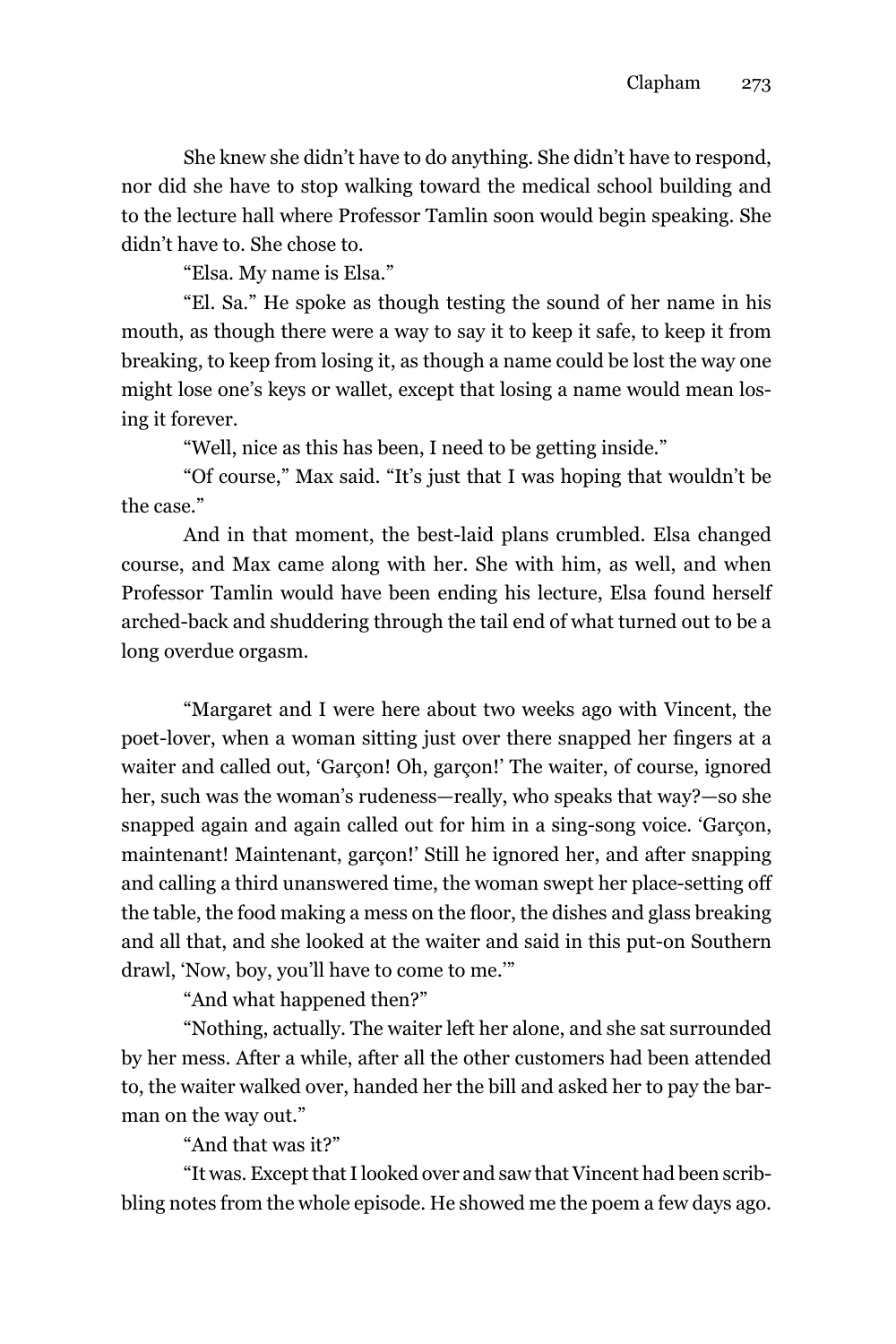He calls it, 'Piece of resistance.' And, despite my misgivings about Margaret's falling for a London poet, the boy's rather good."

There were reasons to go and reasons to remain and reasons to delay, but in the end, Elsa left because Max wouldn't love a child she'd once held inside her, a child that didn't belong to him, a child that barely belonged to her. She wanted to be her own flashflood, to leave in a torrent and to linger as well. It was her turn, and what she came up with was a lesson in French grammar: the verbs for leaving. She said, in a flourish summoned with strength and an eye toward effect, that she was going to *s'en aller*—leave and not come back. As it turned out in London in an autumn farther into the future than she could have conceived when that flourish arose, she was destined to go back on her word. She had left, but she had returned. She came with a sadness in her chest, a sadness of youthful opportunities missed, a sadness that was dissipating in Max's presence, that was drowning in the coffee set before her.

In the café, in a seat across from Max, Elsa was pitching forward again. Only she wasn't falling. She was breaking her fall. And there was a fundamental difference there, a difference she could understand in her head and in her heart. She had left Max in January, and by the summer she had resumed her studies with the verve of someone making up for lost time. She earned her degree. She earned another on top of that. She trained. She was trained by others. She met Allen. She married him. They built a life a piece at a time. They became parents, and with the arrival of the children, the miscarriage with John was put in its proper place, the deep background of her memory, something to look upon not with regret but rather with the understanding that life pitches forward into busy streets, too, and that it does not always catch itself on the way down, but even then, it continues. She founded a practice. She sold a practice. She and her husband began a trip they'd planned for almost as long as they'd known each other. She'd met an old lover for coffee in London, and she was going to leave him there. She was going to leave him without a flourish and without the sadness that had taken his shape inside her and now had fallen apart and fallen out of her.

"There was a cat, too, wasn't there?" Max asked.

"There was. Constance. She lived another six or seven years after I left, but never did what she was bought for—never killed a mouse."

"And that, to you, is a disappointment?"